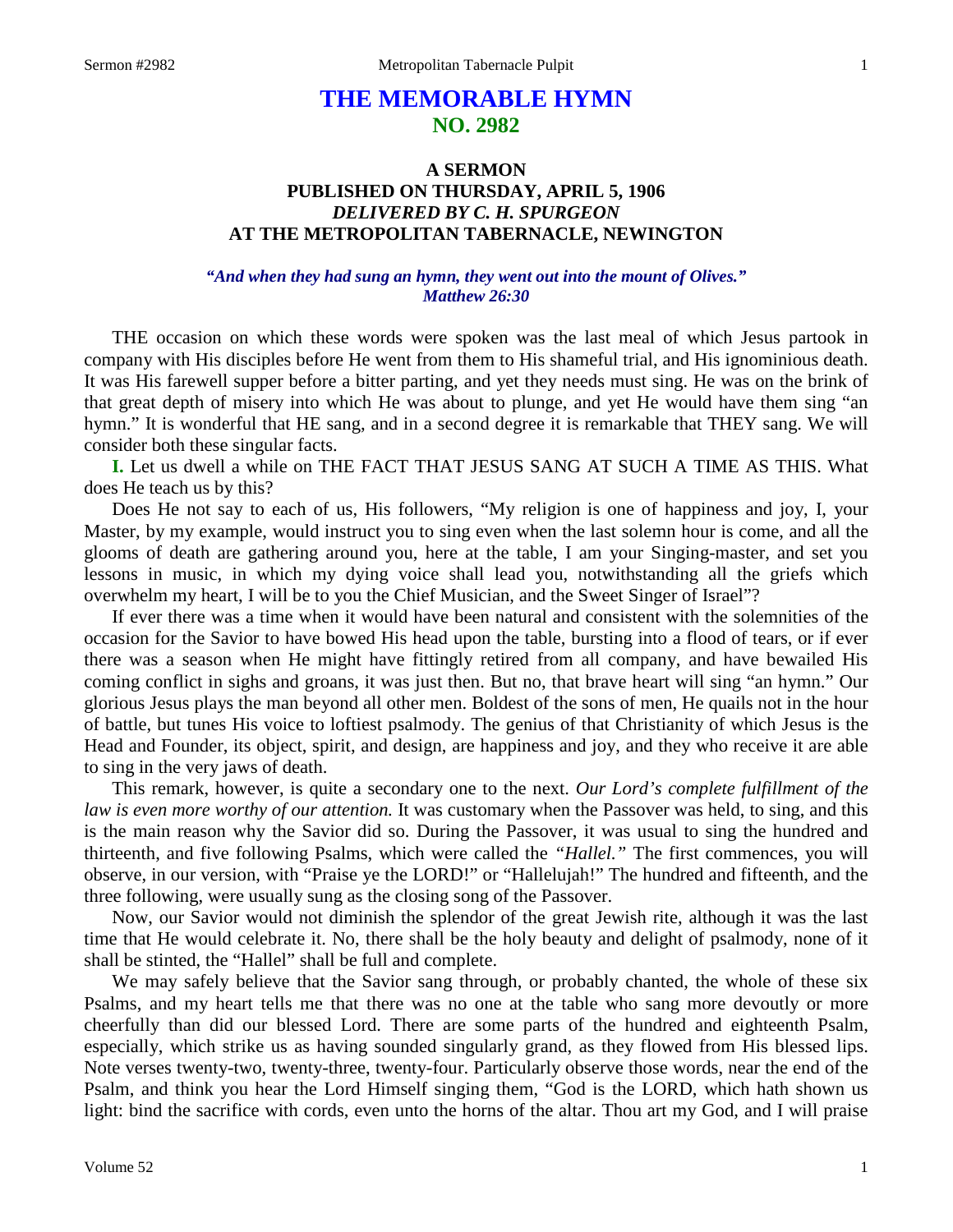thee: thou art my God, I will exalt thee. O give thanks unto the LORD; for he is good: for his mercy endureth for ever."

Because, then, it was the settled custom of Israel to recite or sing these Psalms, our Lord Jesus Christ did the same, for He would leave nothing unfinished. Just as, when He went down into the waters of baptism, He said, "Thus it becometh us to fulfill all righteousness," so He seemed to say, when sitting at the table, "Thus it becometh us to fulfill all righteousness, therefore let us sing unto the Lord, as God's people in past ages have done." Beloved, let us view with holy wonder the strictness of the Savior's obedience to His Father's will, and let us endeavor to follow in His steps, in all things seeking to be obedient to the Lord's Word in the little matters as well as in the great ones.

May we not venture to suggest another and deeper reason? Did not the singing of "an hymn" at the supper show *the holy absorption of the Savior's soul in His Father's will?* If, beloved, you knew that at—say, ten o'clock tonight, you would be led away to be mocked, and despised, and scourged, and that tomorrow's sun would see you falsely accused, hanging, a convicted criminal, to die upon a cross, do you think that you could sing tonight, after your last meal? I am sure you could not, unless with more than earth-born courage and resignation your soul could say, "bind the sacrifice with cords, even unto the horns of the altar."

You would sing if your spirit were like the Savior's spirit, if like Him, you could exclaim, "Not as I will, but as thou wilt," but if there should remain in you any selfishness, any desire to be spared the bitterness of death, you would not be able to chant the "Hallel" with the Master. Blessed Jesus, how wholly wert thou given up! how perfectly consecrated! so that, whereas other men sing when they are marching to their joys, thou didst sing on the way to death, whereas other men lift up their cheerful voices when honor awaits them, thou hadst a brave and holy sonnet on thy lips when shame, and spitting, and death were to be thy portion.

This singing of the Savior also teaches us *the whole-heartedness of the Master in the work which He was about to do.* The patriot-warrior sings as he hastens to battle, to the strains of martial music he advances to meet the foeman, and even thus the heart of our all-glorious Champion supplies Him with song even in the dreadful hour of His solitary agony. He views the battle, but He dreads it not, though in the contest His soul will be "exceeding sorrowful even unto death," yet before it, He is like Job's warhorse, "he saith among the trumpets, Ha, ha; and he smelleth the battle afar off." He has a baptism to be baptized with, and He is straitened until it be accomplished.

The Master does not go forth to the agony in the garden with a cowed and trembling spirit, all bowed and crushed in the dust, but He, advances to the conflict like a man who has his full strength about him—taken out to be, a victim (if I may use such a figure), not as a worn-out ox that has long borne the yoke, but as the firstling of the bullock, in the fullness of his strength. He goes forth to the slaughter, with His glorious undaunted spirit, fast and firm within Him, glad to suffer for His people's sake, and for His Father's glory.

> *"For as at first Thine all-pervading look So from Thy Father's bosom to th' abyss, Measuring in calm presage The infinite descent;*

*So to the end, though now of mortal pangs Made heir, and emptied of Thy glory a while, With unaverted eye Thou meetest all the storm."*

Let us, O fellow-heirs of salvation, learn to sing when our offering time comes, when our season for stern labor approaches, ay, let us pour forth a canticle of deep, mysterious, melody of bliss, when our dying hour is near at hand! Courage, brother! The waters are chilly, but fear will not by any means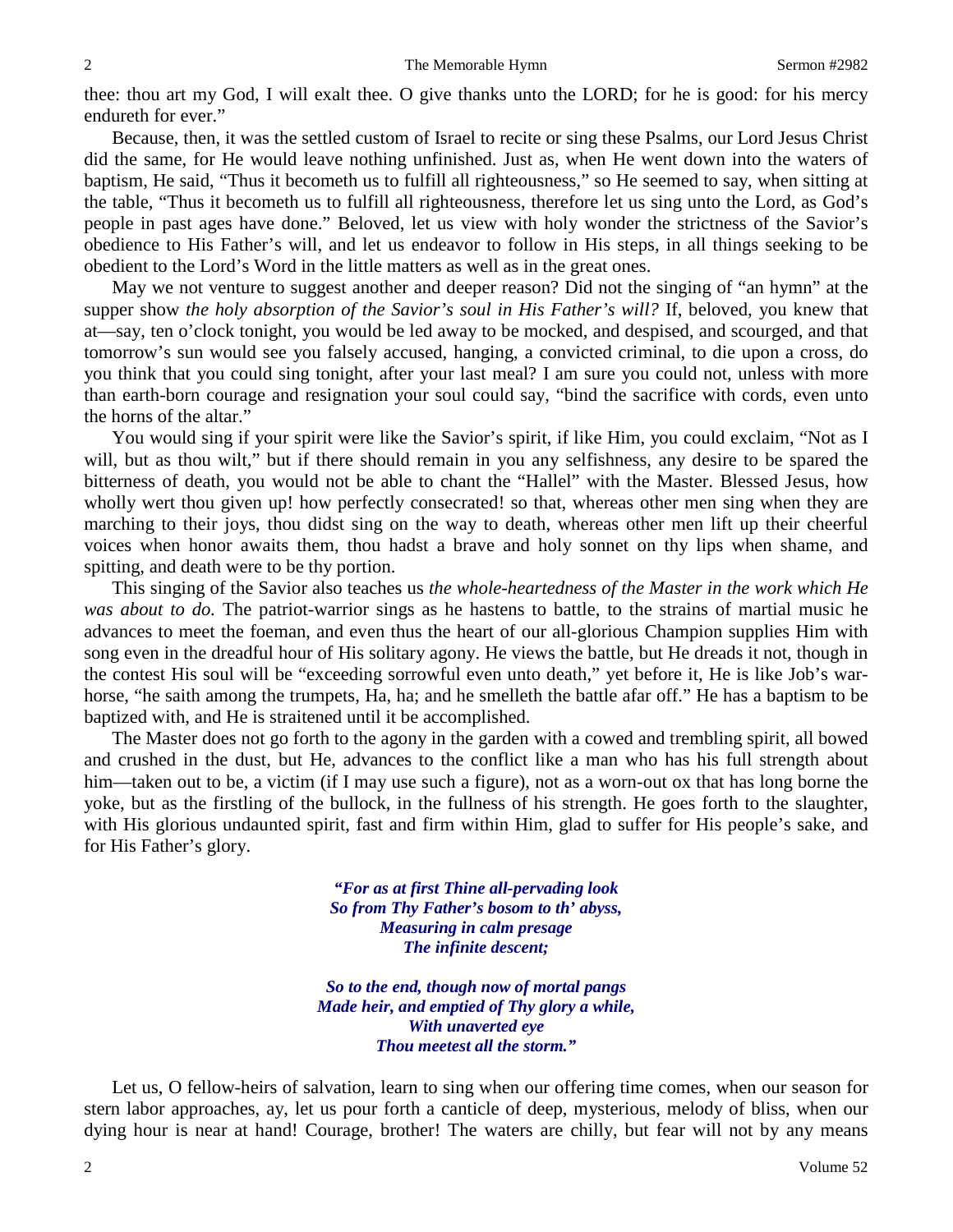#### Sermon #2982 The Memorable Hymn 3

diminish the terrors of the river. Courage, brother! Death is solemn work, but playing the coward will not make it less so. Bring out the silver trumpet, let thy lips remember the long-loved music, and let the notes be clear and shrill as thou dippest thy feet in the Jordan, "Yea, though I walk through the valley of the shadow of death, I will fear no evil: for thou art with me; thy rod and thy staff they comfort me."

Dear friends, let the remembrance of the melodies of that upper room go with you tomorrow into business, and if you expect a great trial, and are afraid you will not be able to sing after it, then sing before it comes. Get your holy praise work done before affliction mars the tune. Fill the air with music while you can. While yet there is bread upon the table, sing, though famine may threaten, while yet the child runs laughing about the house, while yet the flush of health is in your own cheek, while yet your goods are spared, while yet your heart is whole and sound, lift up your song of praise to the Most High God, and let your Master, the singing Savior, be in this your goodly and comfortable example.

**II.** We will now consider THE SINGING OF THE DISCIPLES.

*They* united in the "Hallel"—like true Jews, they joined in the national song. Israel had good cause to sing at the Passover, for God had wrought for His people what He had done for no other nation on the face of the earth. Every Hebrew must have felt his soul elevated and rejoiced on the Paschal night. He was "a citizen of no mean city," and the pedigree which he could look back upon was one, compared with which kings and princes were but of yesterday.

*Remembering the fact commemorated by the Paschal supper, Israel might well rejoice*. They sang of their nation in bondage, trodden beneath the tyrannical foot of Pharaoh, they began the Psalm right sorrowfully, as they thought of the bricks made without straw, and of the iron furnace, but the strain soon mounted from the deep bass, and began to climb the scale, as they sang of Moses the servant of God, and of the Lord appearing to him in the burning bush.

They remembered the mystic rod, which became a serpent, and which swallowed up the rods of the magicians, their music told of the plagues and wonders which God had wrought upon Zoan, and of that dread night when the firstborn of Egypt fell before the avenging sword of the angel of death, while tines, themselves, feeding on the lamb which had been slain for them, and when blood was sprinkled upon the lintel and upon the side posts of the door, had been graciously preserved.

Then the song went up concerning the hour in which all Egypt was humbled at the feet of JEHOVAH, whilst as for His people, He led them forth like sheep, by the hand of Moses and Aaron, and they went by the way of the sea, even of the Red Sea. The strain rose higher still as they tuned the song of Moses, the servant of God, and of the Lamb. Jubilantly they sang of the Red Sea, and of the chariots of Pharaoh which went down into the midst thereof, and the depths covered them till there was not one of them left. It was a glorious chant indeed when they sang of Rahab cut in pieces, and of the dragon wounded at the sea, by the right hand of the Most High, for the deliverance of the chosen people.

But beloved, if I have said that Israel could so properly sing, *what shall I say of those of us who are the Lord spiritually redeemed?* We have been emancipated from a slavery worse than that of Egypt, "with a high hand and with an outstretched arm," hath God delivered us. The blood of Jesus Christ, the Lamb of God's Passover, has been sprinkled on our hearts and consciences. By faith we keep the Passover, for we have been spared, we have been brought out of Egypt, and though our sins did once oppose us, they have all been drowned in the Red Sea of the atoning blood of Jesus, "the depths have covered them." There is not one of them left.

If the Jew could sing a "great Hallel," our "Hallel" ought to be more glowing still, and if every house in "Judaea's happy land" was full of music when the people ate the Paschal feast, much more reason have we for filling every heart with sacred harmony tonight, while we feast upon Jesus Christ, who was slain, and has redeemed us so God by his blood.

**III.** The time has now come for me to say HOW EARNESTLY I DESIRE YOU TO "SING AN HYMN."

I do not mean to ask you to use your voices, but let your hearts be brimming with the essence of praise. Whenever we repair to the Lord's table, which represents to us the Passover, we ought not to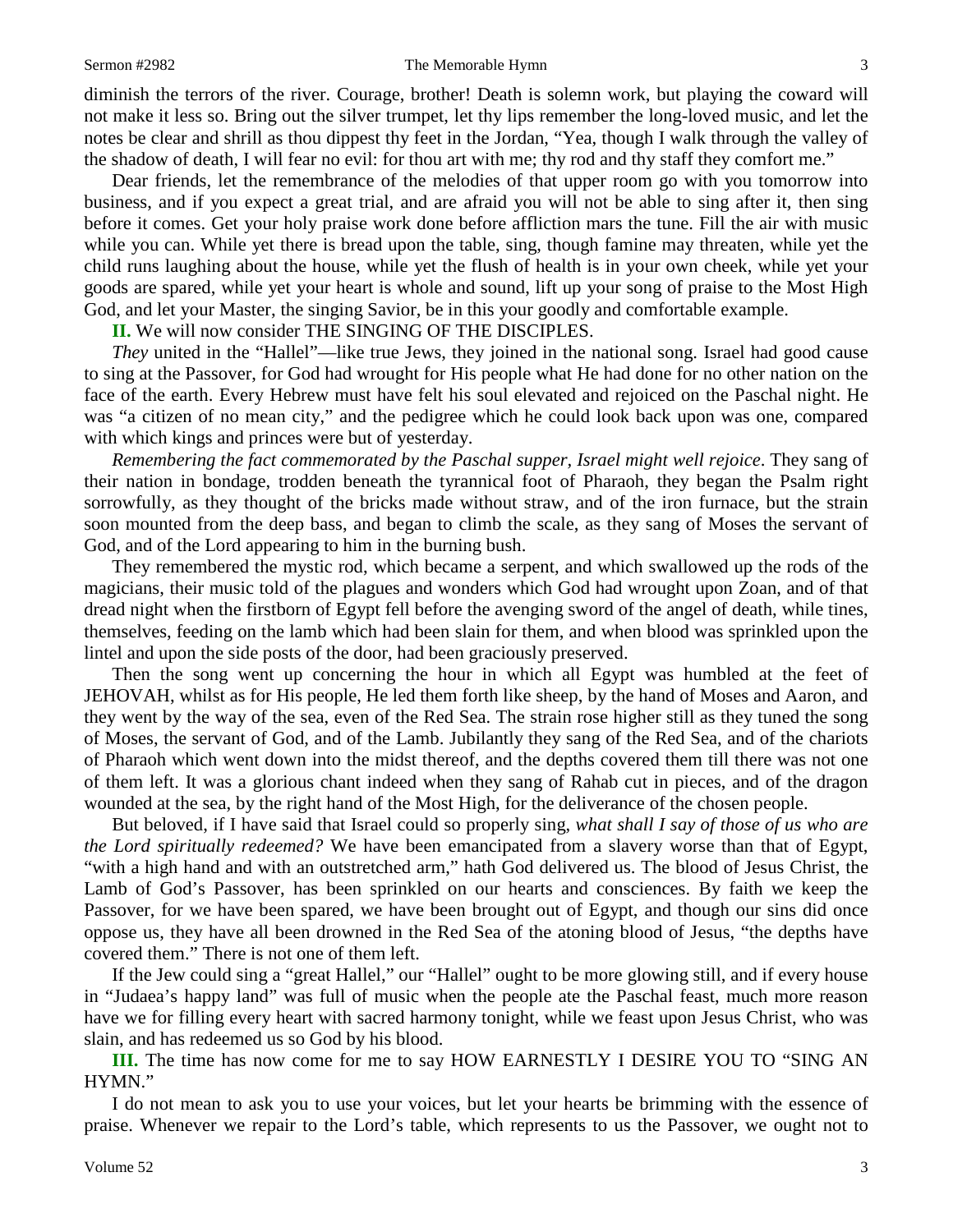come to it as to a funeral. Let us select solemn hymns, but not dirges. Let us sing softly, but none the less joyfully. This is no burial feast, these are not funeral cakes which lie upon this table, and yonder fair white linen cloth is no winding- sheet. "This is my body," said Jesus, but the body so represented was no corpse, we feed upon a living Christ. The blood set forth by yonder wine is the fresh life-blood of our immortal King. We view not our Lord's body as clay-cold flesh, pierced with wounds, but as glorified at the right hand of the Father.

We hold a happy festival when we break bread on the first day of the week. We come not hither trembling like bondsmen, cringing before the Lord as wretched serfs condemned to eat on their knees, we approach as freemen to our Lord's banquet, like His apostles, to recline at length or sit at ease, not merely to eat bread which may belong to the most sorrowful, but to drink wine which belongs to men whose souls are glad. Let us recognize the rightness, yea, the duty of cheerfulness at this commemorative supper, and therefore, let us "sing an hymn."

Being satisfied on this point, perhaps you ask, *"What hymn shall we sing?"* Many sorts of hymns were sung in the olden time, look down the list, and you will scarcely find one which may not suit us now.

One of the earliest of earthy songs was the *war-song*. They sang of old a song to the conqueror, when he returned from the battle. "Saul has slain his thousand, and David his ten thousands." Women took their timbrels and rejoiced in the dance when the hero returned from the war. Even thus, of old, did the people of God extol him for his mighty acts, singing aloud with the high sounding cymbals, "Sing unto the LORD, for he hath triumphed gloriously....The LORD is a man of war: the LORD is his name."

My brethren, let us lift up a war-song tonight! Why not? "Who is this that cometh from Edom, with dyed garments from Bozrah? this that is glorious in his apparel, traveling in the greatness of his strength? I that speak in righteousness, mighty to save." Come, let us praise our Emmanuel, as we see the head of our foe in His right hand, as we behold Him leaving captivity captive, ascending up on high, with trumpets joyful sound, let us chant the paean, let us shout the war-song, *"Io Triumphe!"* Behold, He comes, all-glorious from the war: as we gather at this festive table, which reminds us both of His conflict and of His victory, let us salute Him with a psalm of gladsome triumph, which shall be but the prelude of the song we expect to sing when we get up—

#### *"Where all the singers meet."*

Another early form of song was *the pastoral*. When the shepherds sat down amongst the sheep, they tuned their pipes, and warbled forth soft and sweet airs in harmony with rustic quietude. All around was calm and still, the sun was brightly shining, and the birds were making melody among the leafy branches. Shall I seem fanciful if I say, "Let us unite in a pastoral tonight"? Sitting round the table, why should we not sing, "The LORD is my Shepherd; I shall not want. He maketh me to lie down in green pastures: he leadeth me beside the still waters"? If there be a place beneath the stars where we might feel perfectly at rest and ease, surely it is at the table of the Lord. Here, then, let us sing to our great Shepherd a pastoral of delight. Let the bleating of sheep be in our ears as we remember the Good Shepherd who laid down His life for His flock.

You need not to be reminded that the ancients were very fond of *festive songs*. When they assembled at their great festivals, led by their chosen minstrels, they sang right joyously, with boisterous mirth. Let those who will speak to the praise of wine, my soul shall extol the precious blood of Jesus, let who will laud corn and oil, the rich produce of the harvest, my heart, shall sing of the Bread which came down from heaven, whereof, if a man eateth, he shall never hunger. Speak ye of royal banquets, and minstrelsy fit for a monarch's ear? Ours is a nobler festival, and our song is sweeter far. Here is room at this table tonight for all earth's poesy and music, for the place deserved songs more lustrous with delight, more sparkling with gems of holy mirth, than any of which the ancients could conceive.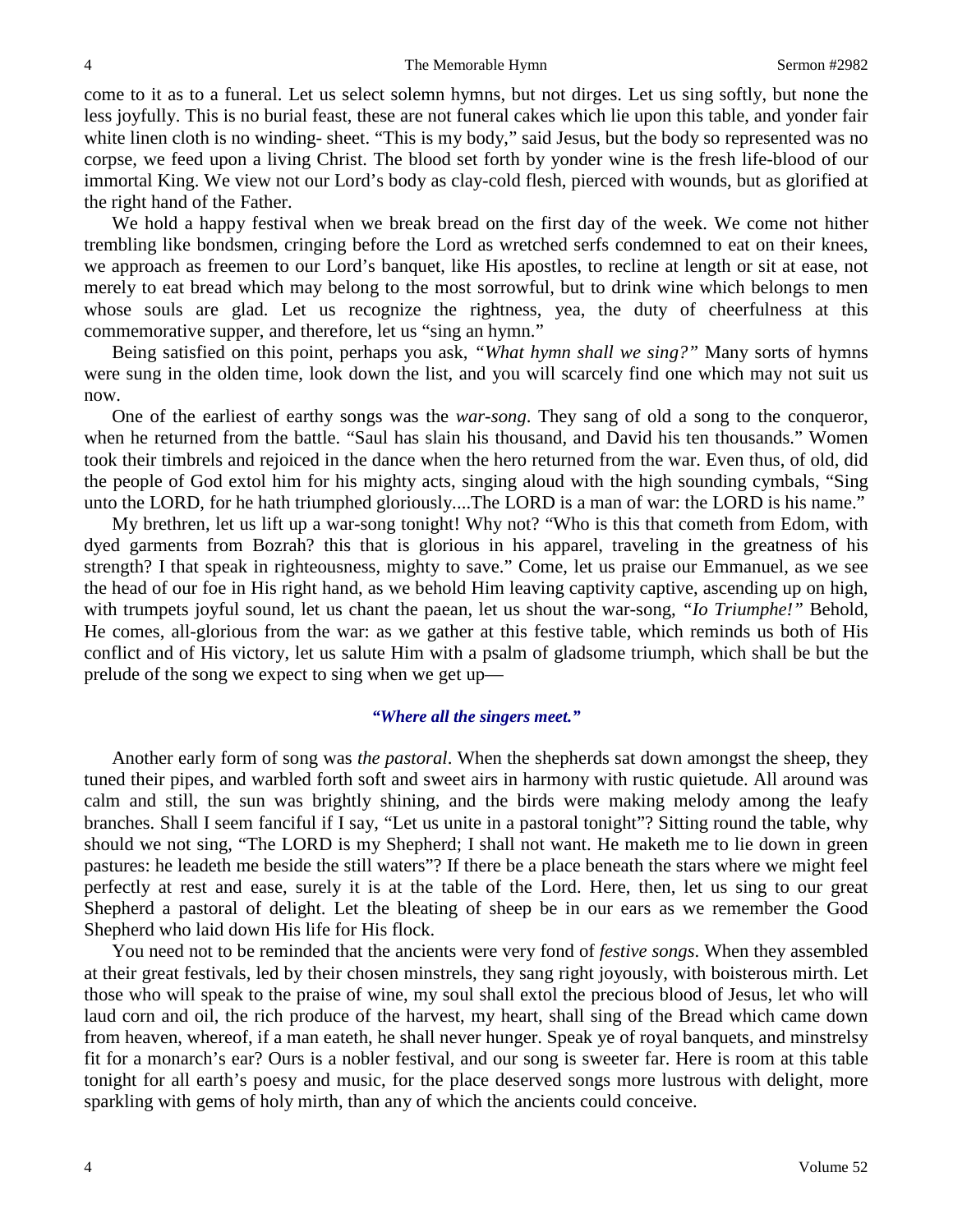The *love-song* we must not forget, for that is peculiarly the song of this evening. "Now will I sing unto my Well-beloved a song." His love to us is an immortal theme, and as our love, fanned by the breath of heaven, bursts into a vehement flame, we may sing, yea, and we will sing among the lilies, a song of loves.

In the Old Testament, we find many Psalms called by the title, *"A Song of Degrees."* This "Song of Degrees" is supposed by some to have been sung as the people ascended the temple steps or made pilgrimages to the holy place. The strain often changes, sometimes it is dolorous, and anon it is gladsome, at one season, the notes are long drawn out and heavy, at another, they are cheerful and jubilant. We will sing a "Song of Degrees" tonight. We will mourn that we pierced the Lord, and we will rejoice in pardon bought with blood. Our strain must vary as we talk of sin, feeling its bitterness, and lamenting it, and then of pardon, rejoicing in its glorious fullness.

David wrote a considerable number of Psalms which he entitled, *"Maschil",* which may be called in English, "instructive Psalms." Where, beloved, can we find richer instruction than at the table of our Lord? He who understands the mystery of incarnation, and of substitution, is a master in Scriptural theology. There is more teaching in the Savior's body and in the Savior's blood than in all the world besides. O ye who wish to learn the way to comfort, and how to tread the royal road to heavenly wisdom, come ye to the cross, and see the Savior suffer, and pour out His heart's blood for human sin!

Some of David's Psalms are called, *"Michtam",* which means "golden Psalm." Surely we must sing one of these. Our psalms must be golden when we sing of the Head of the church, who is as much fine gold. More precious than silver or gold is the inestimable price which He has paid for our ransom. Yes, ye sons of harmony, bring your most melodious anthems here, and let your Savior have your golden psalms!

Certain Psalms in the Old Testament are entitled, *"Upon Shoshannim,"* that is, "Upon the lilies." O ye virgin souls, whose hearts have been washed in blood, and have been made white and pure, bring forth your instruments of song—

# *"Hither, then, your music bring, Strike aloud each cheerful string!"*

Let your hearts, when they are in their best state, when they are purest, and most cleansed from earthly dross, give to Jesus their glory and their excellence.

Then there are other Psalms which are dedicated *"To the sons of Korah."* If the guess be right, the reason why we get the title, "To the sons of Korah"—"a song of loves"—must be this, that when Korah, Dathan, and Abiram were swallowed up, the sons of Dathan and Abiram were swallowed up too, but the sons of Korah perished not. Why they were not destroyed, we cannot tell. Perhaps it was that sovereign grace spared those whom justice might have doomed, and "the sons of Korah" were ever after made the sweet singers of the sanctuary, and whenever there was a special "song of loves," it was always dedicated to them. Ah! we will have one of those songs of love tonight around the table, for we too, are saved by distinguishing grace. We will sing of the heavenly Lover, and the many waters which could not quench His love.

We have not half exhausted the list, but it is clear that, sitting at the Lord's table, we shall have no lack of suitable psalmody. Perhaps no one hymn will quite meet the sentiments of all, and while we would not write a hymn for you, we would pray the Holy Spirit to write now the spirit of praise upon your hearts, that sitting here, you may "after supper" sing "an hymn."

**IV.** For one or two minutes let us ask, WHAT SHALL THE TUNE BE?

It must be a strange one, for if we are to sing "an hymn" tonight, around the table, *the tune must have all the parts of music.* Yonder believer is heavy of heart through manifold sorrows, bereavements, and watchings by the sick. He loves his Lord, and would fain praise Him, but his soul refuses to use her wings. Brother, we will have a tune in which you can join, and you shall lead the bass. You shall sing of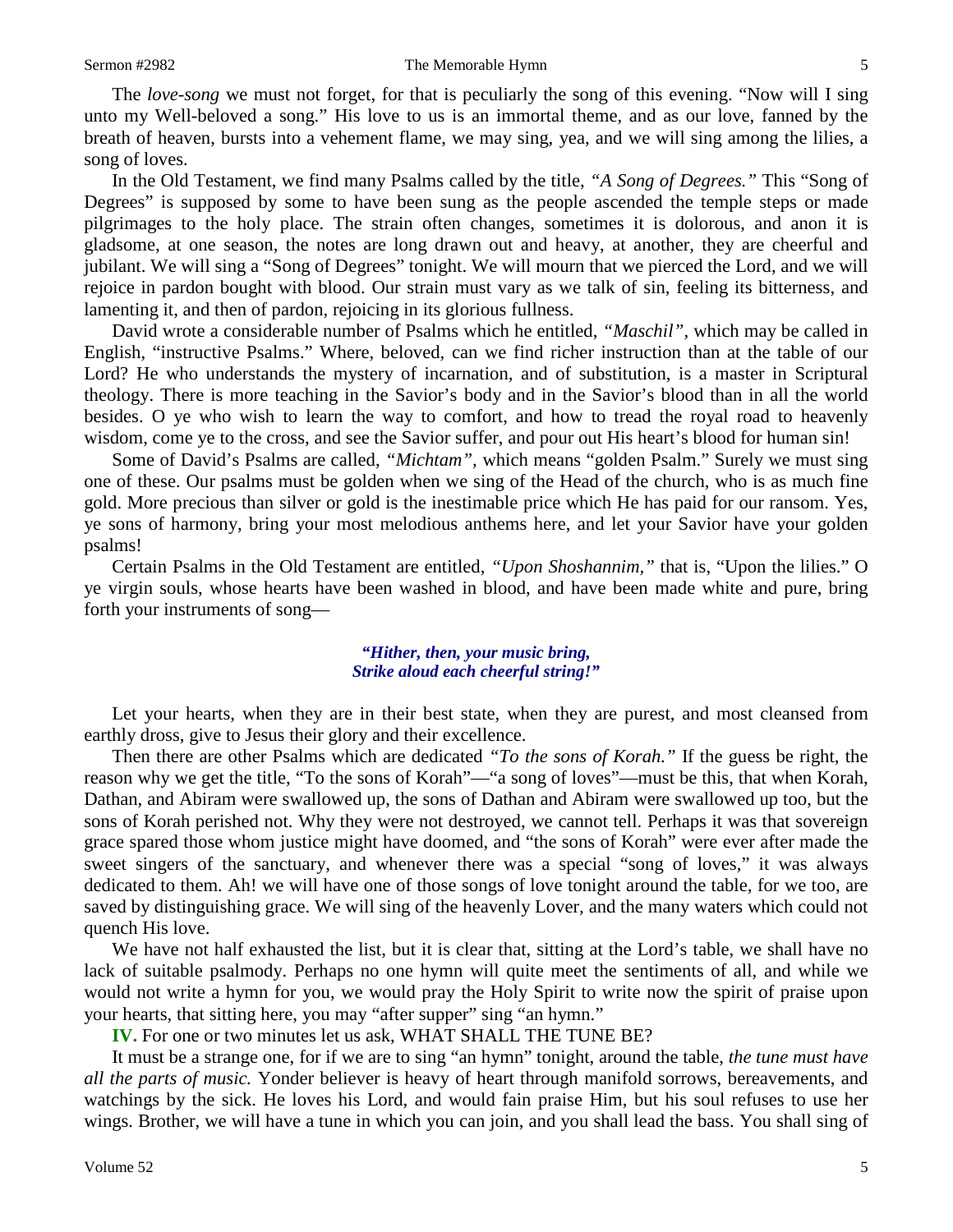your fellowship with your Beloved in His sufferings, how He, too, lost a friend, how He spent whole nights in sleeplessness, how His soul was exceedingly sorrowful. But the tune must not be all bass, or it would not suit all of us tonight, for we can reach the highest note. We have seen the Lord, and our spirit has rejoiced in God our Savior. We want to lift the chorus high, yea, there are some here who are at times so full of joy that they will want special music written for them. "Whether in the body, I cannot tell; or whether out of the body, I cannot tell," said Paul, and so have others said since, when Christ has been with them. Ah! then they have been obliged to mount to the highest notes, to the very loftiest range of song.

Remember, beloved, that the same Savior, who will accept the joyful shoutings of the strong, will also receive the plaintive notes of the weak and weeping. You little ones, you babes in grace, may cry, "Hosanna," and the King will not silence you, and you strong men, with all your power of faith, may shout, "Hallelujah!" and your notes shall be accepted too.

Come, then, let us have a tune in which we can all unite, but ah! we cannot make one which will suit the dead—the dead, I mean, "in trespasses and sins,"—and there are some such here. Oh, may God open their mouths, and unloose their tongues, but as for those of us who are alive unto God, let us, as we come to the table, all contribute our own share of the music, and so make up a song of blended harmony, with many parts, one great united song of praise to Jesus our Lord!

*We should not choose a tune for the communion table which is not very soft*. These are no boisterous themes with which we have to deal when we tarry here. A bleeding Savior, robed in a vesture dyed with blood—this is a theme which you must treat with loving gentleness, for everything that is coarse is out of place. While the tune is soft, *it must also be sweet*. Silence, ye doubts; be dumb, ye fears; be hushed, ye cares! Why come ye here? My music must be sweet and soft when I sing of Him. But oh! *it must also be strong,* there must be a full swell in my praise. Draw out the stops, and let the organ swell the diapason! In fullness let its roll of thundering harmony go up to heaven, let every note be sounded at its loudest. "Praise ye him upon the cymbals, upon the high-sounding cymbals; upon the harp with a solemn sound." Soft, sweet, and strong, let the music be.

Alas! you complain that your soul is out of tune. Then ask the Master to tune the heart-strings. Those "Selahs" which we find so often in the Psalms, are supposed by many scholars to mean, "Put the harpstrings in tune," truly we require many "Selahs," for our hearts are constantly unstrung. Oh, that tonight the Master would enable each one of us to offer that tuneful prayer which we so often sing—

> *"Teach me some melodious sonnet, Sung by flaming tongues above: Praise the mount—oh, fix me on it, Mount of God's unchanging love!"*

**V.** We close by inquiring, who WHO SHALL SING THIS HYMN?

Sitting around the Father's board, we will raise a joyful song, but who shall do it? "I will," saith one, "and we will," say others. What is the reason why so many are willing to join? The reason is to be found in the verse we were singing just now—

# *"When He's the subject of the song, Who can refuse to sing?"*

What! a Christian silent when others are praising his Master? No, he must join in the song. Satan tries to make God's people dumb, but he cannot, for the Lord has not a tongue-tied child in all His family. They can all speak, and they can all cry, even if they cannot all sing, and *I* think there are times when they can all sing, yea, they must, for you know the promise, "Then shall the tongue of the dumb sing." Surely, when Jesus leads the tune, if there should be any silent ones in the Lord's family, they must begin to praise the name of the Lord.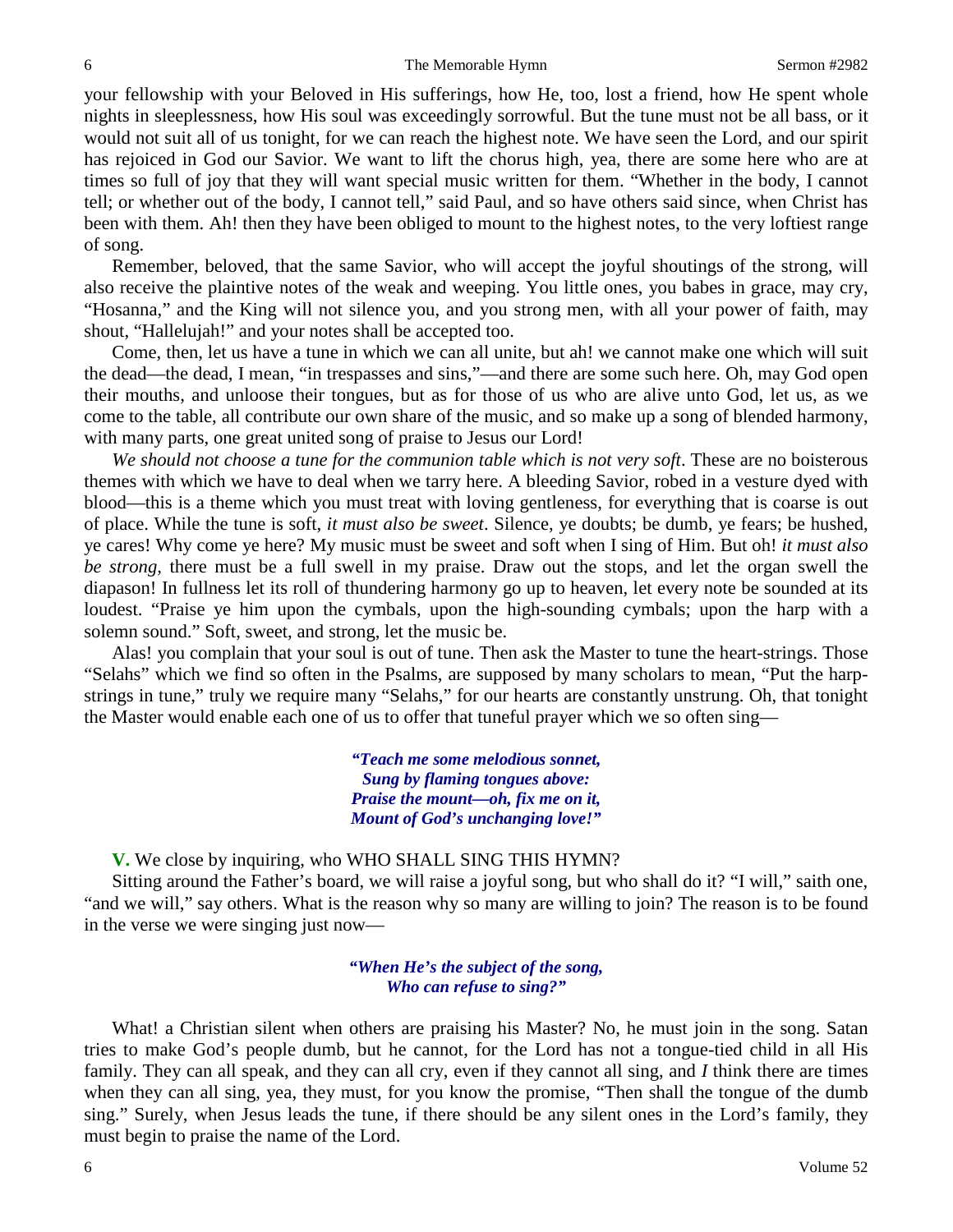#### Sermon #2982 The Memorable Hymn 7

After Giant Despair's head had been cut off, Christians and Mr. Greatheart, and all the rest of them, brought out the best of the provisions, and made a feast, and Mr. Bunyan says that, after they had feasted, they danced. In the dance there was one remarkable dancer, namely, Mr. Ready-to-halt. Now, Mr. Ready-to-halt usually went upon crutches, but for once he laid them aside. "And," says Bunyan, "I warrant you he footed it well!"

This is quaintly showing us that sometimes the very sorrowful ones, the Ready-to-halts, when they see Giant Despair's head cut off, when they see death, hell, and sin led in triumphant captivity at the wheels of Christ's victorious chariot, feel that even *they* must for once indulge in a song of gladness. So, when I put the question tonight, "Who will sing?" I trust that Ready-to-halt will promise, "I will"

You have not much comfort at home, perhaps, by very hard work you can earn that little. Sunday is to you a day of true rest, for you are worked very cruelly all the week. Those cheeks of yours, poor girl, are getting very pale, and who knows but what Hood's pathetic line may be true of you?—

> *"Stitch, stitch stitch, In poverty, hunger, and dirt, Sewing at once, with a double thread, A shroud as well as a shirt."*

But my sister, you may surely rejoice tonight in spite of all this. There may be little on earth, but there is much in heaven. There may be but small comfort for you here apart from Christ, but oh, when, by faith, you mount into His glory, your soul is glad. You shall be as rich as the richest tonight if the Holy Spirit shall but bring you to the table and enable you to feed upon your Lord and Master.

Perhaps you have come here tonight when you ought not to have done so. The physician would have told you to keep to your bed, but you persisted in coming up to the house where the Lord has so often met with you. I trust that we shall hear your voice in the song. There appear to have been, in David's day, many things to silence the praise of God, but David was one who would sing. I like that expression of his, where the devil seems to come up, and put his hand on his mouth, and say, "Be quiet." "No," says David, "I will sing." Again the devil tries to quiet him, but David is not to be silenced, for three times he puts it, "I will sing, yea, I will sing praises unto the LORD." May the Lord make you resolve this night, that you will praise the Lord Jesus with all your heart!

Alas! there are many of you here whom I could not invite to this feast of song, and who could not truly come if you were invited. Your sins are not forgiven, your souls are not saved, you have not trusted Christ, you are still in nature's darkness, still in the gall of bitterness, and in the bonds of iniquity. Must it always be so? Will you destroy yourselves? Have you made a league with death, and a covenant with hell? Mercy lingers! Longsuffering continues! Jesus waits! Remember that He hung upon the cross for sinners such as you are, and that if you believe in Him now, you shall be saved. One act of faith, and all the sin you have committed is blotted out. A single glance of faith's eye to the wounds of the Messiah, and your load of iniquity is rolled into the depths of the sea, and you are forgiven in a moment!

"Oh!" says one, "would God I could believe!" Poor soul, may God help thee to believe now! God took upon Himself our flesh, Christ was born among men, and suffered on account of human guilt, being made to suffer "the just for the unjust, that he might bring us to God."

Christ was punished in the room, place, and stead of every man and woman who will believe on Him. If you believe on Him, He was punished for you, and you will never be punished. Your debts are paid, your sins are forgiven. God cannot punish you, for He has punished Christ instead of you, and He will never punish twice for one offense. To believe is to trust. If you will now trust your soul entirely with Him, you are saved, for He loved you, and gave Himself for you. When you know this, and feel it to be true, then come to the Lord's table, and join with us, when, AFTER SUPPER WE SING OUR HYMN—

> *"'It is finished!'—Oh what pleasure, Do these charming words afford!*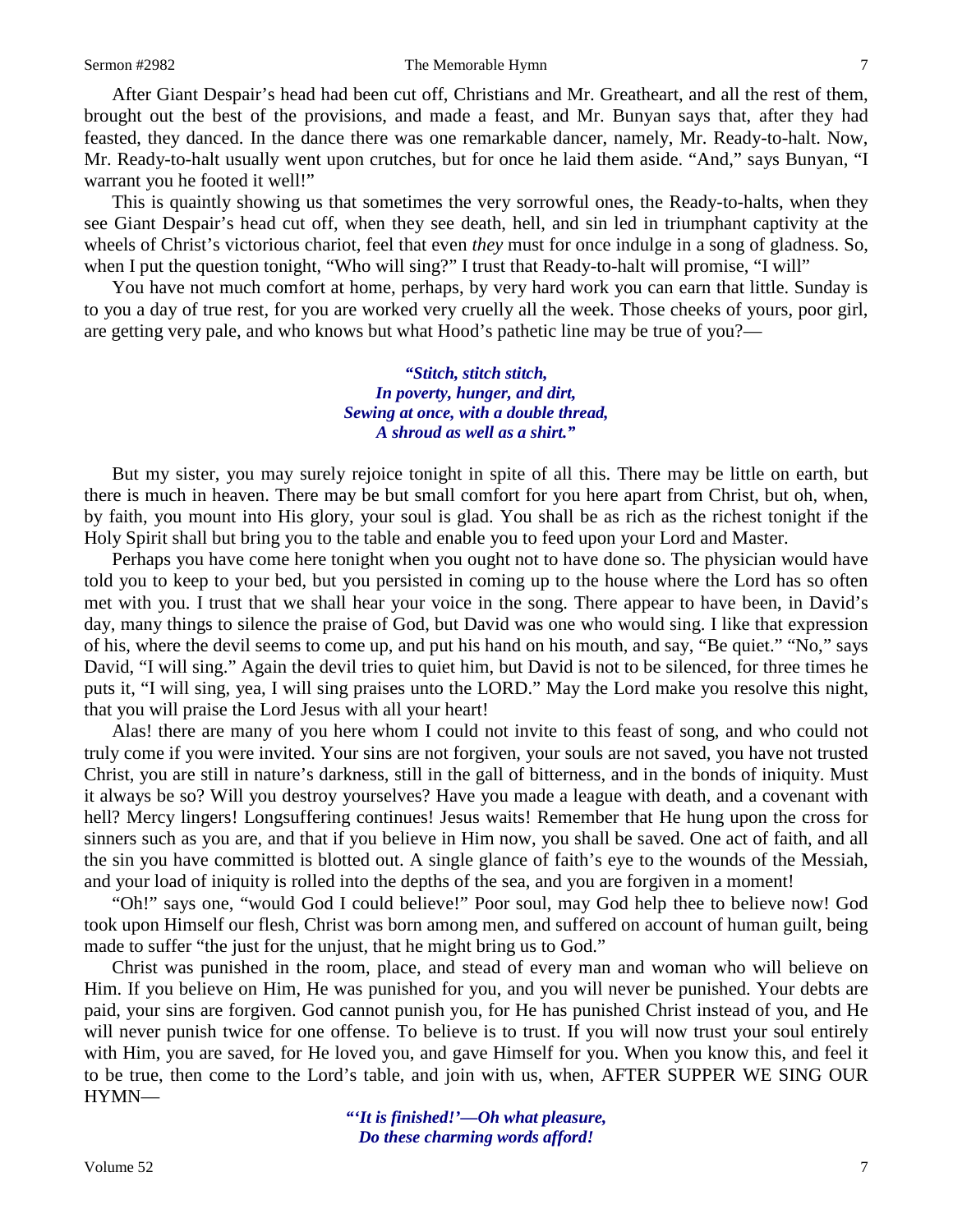*Heavenly blessings without measure Flow to us from Christ the Lord: 'It is finished!' Saints, the dying words record.* 

*"Tune your harps anew, ye seraphs, Join to sing the pleasing theme; All on earth, and all in heaven, Join to praise Immanuel's name; Hallelujah! Story to the bleeding Lamb!"*

# **HYMNS FROM "OUR OWN HYMN BOOK"—421, 439, 300**

### **EXPOSITIONS BY C. H. SPURGEON**

### *MATTHEW 26:20-30 AND 1 CORINTHIANS 11:20-26*

**Matthew Chapter 26. Verse 20.** *Now when the even was come, he sat down with the twelve.*

Why so many people celebrate the Lord's supper in the morning, I cannot imagine, unless it be that they desire to do everything contrary to their Lord's command and example, "When the even was come, he sat down with the twelve." I do not think there is any binding ordinance making the evening the only time for the observance of this ordinance, but to make the morning the only time is certainly not according to the Word of God.

**21-22.** *And as they did eat, he said, Verily I say unto you, that one of you shall betray me. And they were exceeding sorrowful,—*

There was enough to make them sorrowful in the fact that their Lord had just told them that one of the twelve who were His body-guard, His closest companions, His nearest and dearest friends, would betray Him. "They were exceeding sorrowful,"—

**22.** *And began every one of them to say unto him, Lord, is it I?*

It shows a beautiful trait in their character that they did not suspect one another, and least of all, I suppose, did they suspect Judas; but each one asked, "Lord, is it I?" It is an admirable way of hearing a sermon to take it home to yourself, especially if there be a rebuke or a caution in it.

**23-24.** *And he answered and said, He that dippeth his hand with me in the dish, the same shall betray me. The Son of man goeth as it is written of him: but woe unto that man by whom the Son of man is betrayed! it had been good for that man if he had not been born.*

The doom of the wicked is something far worse than non-existence, or Christ would not have said, concerning Judas Iscariot, "It had been good for that man if he had never been born." This is especially true of all those who, having for a while consorted with Christ, afterwards deny Him and betray Him. O brothers and sisters, may all of us be kept from this terrible sin! May none of us ever betray our Master after all the fellowship we have had with Him! It would be better to die for Him than to deny Him, and it would be better never to have been born than to have been in intimate association with Him, and then to have betrayed Him.

**25.** *Then Judas, which betrayed him, answered and said, Master, is it I? He said unto him, Thou hast said.*

"It is even so." With a sorrowful gesture, He made it plain to His sad little circle of friends and followers that He knew all that was going to happen, and that Judas was the man who was going to turn traitor.

**26.** *And as they were eating,—*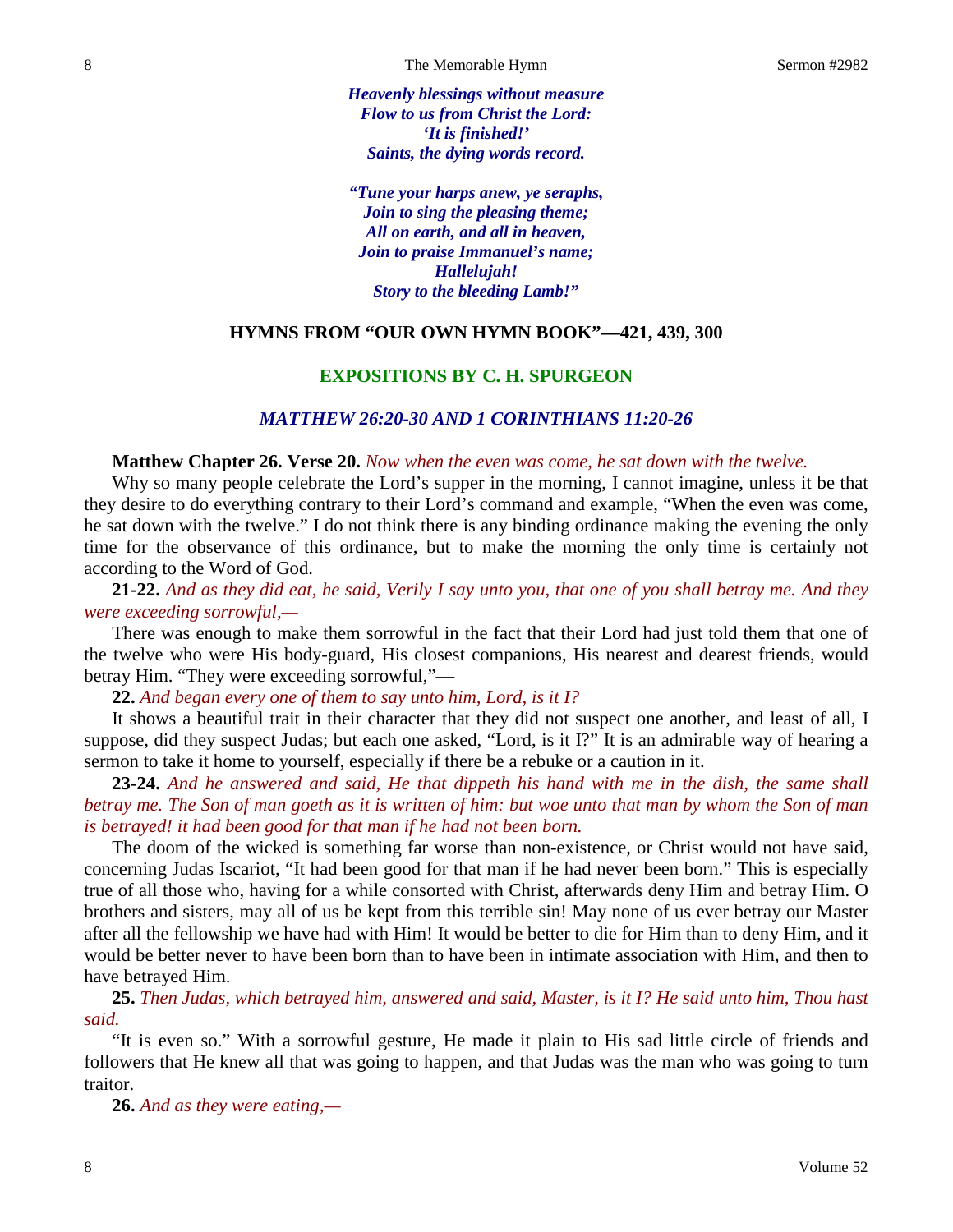As they were eating the Passover. The one ordinance gradually melted into the other, "As they were eating,"—

**26-27.** *Jesus took bread, and blessed it, and brake it, and gave it to the disciples, and said, Take, eat; this is my body. And he took the cup, and gave thanks, and gave it to them, saying, Drink ye all of it;* "Each one of you, My disciples, take a draught of this cup."

**28.** *For this is my blood of the new testament, which is shed for many for the remission of sins.*

They had had gross sin brought prominently to their minds, they had had a personal reminder of their own liability to sin, and now they were to have a personal pledge concerning the pardon of sin, "For this is my blood of the new testament, which is shed for many for the remission of sins."

**29.** *But I say unto you, I will not drink henceforth of this fruit of the vine, until that day when I drink it new with you in my Father's kingdom.*

Taking, as it were, the great Nazarite vow never to taste of the fruit of the vine "until that day." He will keep His tryst with us, my brethren, and we shall drink the new vine of His Father's kingdom with Him by and by, but until then, He waits.

**30.** *And when they had sung an hymn, they went out into the mount of Olives.*

**1 Corinthians Chapter 11. Verse 20.** *When ye come together therefore into one place, this is not to eat the Lord's supper.*

Merely meeting together, each person bringing his or her own portion of bread and wine, and each one eating the provided portion, was not celebrating the Lord's supper.

**21.** *For in eating every one taketh before other his own supper: and one is hungry, and another is drunken.*

Bad as some professing Christians are even now, they are not so bad as these Corinthians were. One was hungry, and another was drunken, because they had turned the holy feast into a kind of banquet of a most disorderly sort. There was nothing in their conduct to indicate true Christian fellowship. The very meaning of the ordinance was lost in the fact that each one was feasting himself without fear.

**22.** *What? have ye not houses to eat and to drink in? or despise ye the church of God, and shame them that have not? What shall I say to you? shall I praise you in this? I praise you not.*

The Lord's supper is not to be made an opportunity for eating and drinking in disorderly selfenjoyment. It is a hallowed and holy institution, setting forth the fellowship of true believers with one another, and with the Lord Jesus Christ.

Paul was an apostle, yet he had not been present at the institution of the Lord's supper, so he had a special revelation given to him concerning the way in which this ordinance is to be observed.

**23.** *For I have received of the Lord that which also I delivered unto you,—*

That is the right kind of teaching which a man first receives from God, and then delivers to the people. Nothing is of authority in the Christian ministry unless we can say of it, "I have received of the Lord that which also I delivered unto you,"—

**23.** *That the Lord Jesus the same night in which he was betrayed took bread:—*

What a pathetic interest is given to the Lord's supper by the fact that it was instituted "the same night in which he was betrayed." Never forget that. God grant that none of us may betray our Lord this night, or any other night! It would be the darkest night in our life should it ever be so, "The Lord Jesus the same night in which he was betrayed took bread:"—

**24-25.** *And when he had given thanks, he brake it, and said, Take, eat: this is my body, which is broken for you: this do in remembrance of me. After the same manner also he took the cup, when he had supped, saying, This cup is the new testament—*

"The New Covenant"—

**25-26.** *In my blood: this do ye, as oft as ye drink it, in remembrance of me. For as often as ye eat this bread, and drink this cup, ye do show the Lord's death till he come.*